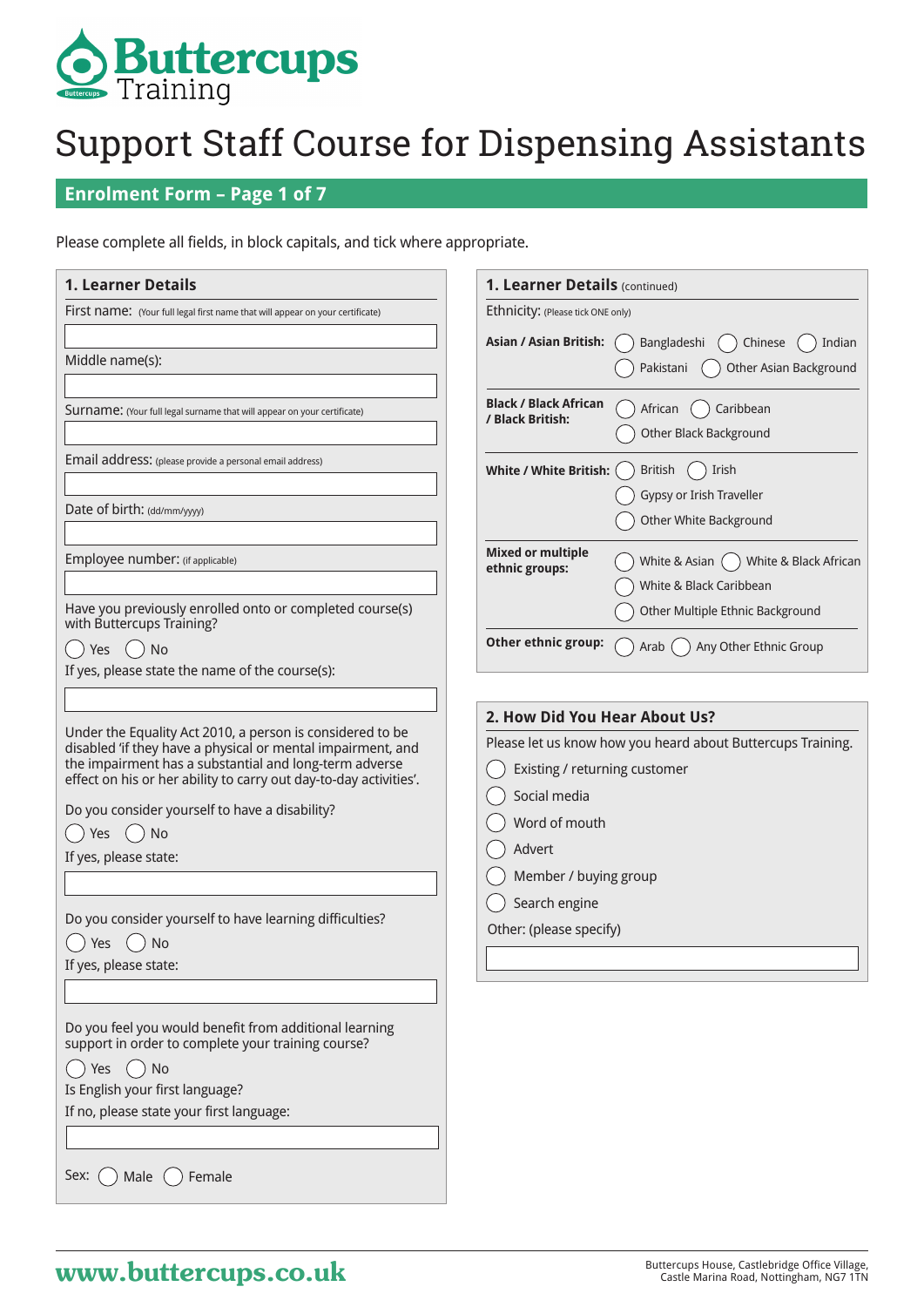

**4. Learner Signature**

#### **Enrolment Form – Page 2 of 7**

#### **3. Workplace Details**

|                             | <u> = -       .</u>                                                       |
|-----------------------------|---------------------------------------------------------------------------|
| Company name:               | I accept the privacy policy outlined below                                |
| Trading as: (if applicable) | I agree to the learner responsibilities set out in this<br>enrolment form |
| Company address:            | Signature:                                                                |
|                             |                                                                           |
|                             |                                                                           |
|                             | Date: (dd/mm/yyyy)                                                        |
| Postcode:                   |                                                                           |
| Telephone number:           |                                                                           |
|                             |                                                                           |
| Email address:              |                                                                           |
|                             |                                                                           |

#### **5 . GDPR statement**

Under UK and European Data Protection legislation, data from which living individuals can be identified are classed as 'personal data'. The handling of personal data has to comply with legal requirements covering such things as the way in which this information is acquired, how it is processed and the extent to which it is disclosed or transferred to others. Buttercups Training needs to store data about you and your course progress. It will be used in accordance with the relevant legislation, including the GDPR 2016 and the Data Protection Act 2018. If you have any questions about the use of the data collected by Buttercups Training, please view our **Privacy Notice** 

**(https://buttercupstraining.co.uk/content/general-data-protection-regulation) or contact GDPR@buttercups.co.uk.**

#### **6. Employer Declaration**

This section should be filled out by an appropriate employer representative, this could be the workplace training supervisor if they have the necessary authority within the organisation.

This course will provide training for the following roles:

- Assist with the provision of a pharmacy service
- Receive prescriptions
- Assemble prescribed items
- Order, receive, maintain and supply pharmaceutical stock
- Assist in the issuing of prescribed items

This course is completed online with interactive tutorials and assessments. The course will take around 60 hours of guided training time depending on previous experience and ability, with a maximum duration of 12 months. It will require for you to select a workplace training supervisor, available for the duration of the programme, who is either a pharmacy registrant or a GMC registrant in the case of a dispensing practice.

#### **6.1. Workplace suitability**

It is the employer's responsibility to demonstrate that they can provide an appropriate workplace environment for the prospective learners to complete their training. Buttercups Training uses a riskbased approach to check the workplace training site is suitable.

Please answer the following details about your workplace site where this learner will be based.

The learner will be able to dispense a range of prescriptions.

## $\bigcap$  Yes  $\bigcap$  No

In their workplace the learner will be able to participate in stock management.

## $() Yes () No$

In their workplace the learner will be able to receive and issue prescriptions from and to patients or their representatives.

### Yes ( ) No

In their workplace, the learner and workplace training supervisor will have access to a computer, tablet or internet connected device that they can utilise in the workplace for their course teaching and assessment, as some assessments require invigilation.

## $()$  Yes  $()$  No

Is computer access available without inhibiting the normal day to day operations of the organisation, in a location that is quiet and appropriate for studying?

 $\gamma$  Yes  $\bigcap$  No

## **WWW.buttercups.co.uk** Buttercups House, Castlebridge Office Village, **WWW.butterCupS.co.uk** Castle Marina Road, Nottingham, NG7 1TN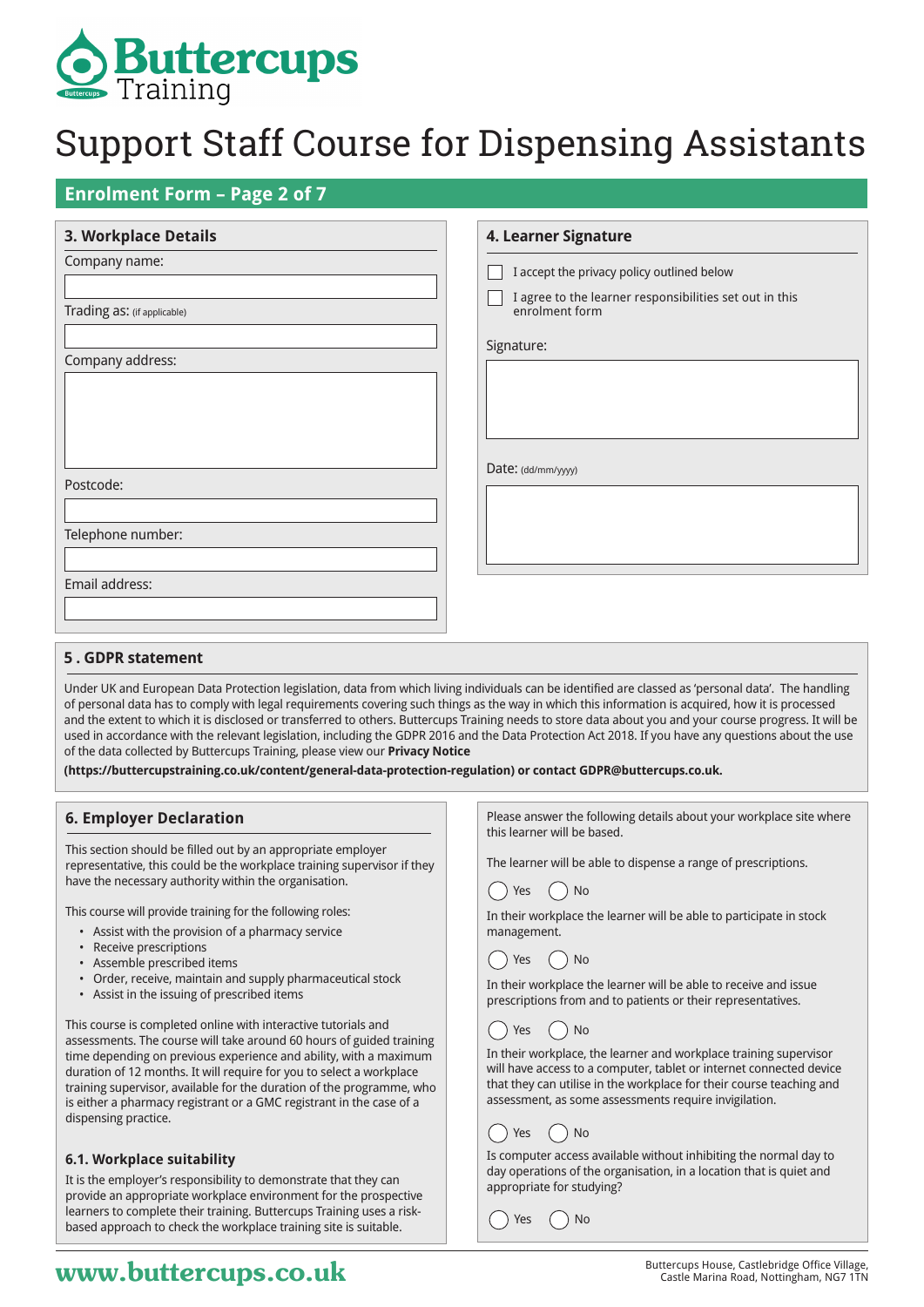

#### **Enrolment Form – Page 3 of 7**

#### **6.1. Workplace suitability continued**

In addition, there are other responsibilities of the employer to ensure the safety of the learner, their workplace and the public while the training is undertaken.

Please tick to confirm the following:

Г

I confirm we have a raising concerns/whistleblowing procedure in place within the workplace

I confirm we have a safeguarding policy in place in the workplace which includes lone working

#### **6.2. Employer Complaints Policy**

Buttercups Training takes the investigation and resolution of complaints about our service seriously. We are committed to undertaking a full investigation of any issues in a fair, transparent and objective manner, and will take appropriate action following completion of an investigation into any issues, or the professionalism of any individual. If you are unhappy with the service you have received from Buttercups Training, you are entitled to make a complaint and have it considered. Many issues may be resolved informally during normal discussions with our staff, such as in client meetings, via email communications or phone calls.

For an informal complaint please contact our professional services team on our main phone number **(0115 9374936)**, who will forward your call to the relevant personnel.

A formal complaint should be made in writing in the first instance to the relevant manager below, with the aim of resolving issues as quickly and professionally as possible.

- Apprenticeship issues: **Danielle.Perks@buttercups.co.uk**
- Contract & Finance issues: **Lucy.Bate@buttercups.co.uk**
- Teaching and assessment issues: **Manjit.Nahal@buttercups.co.uk**
- Course material issues: **Nick.Marler@buttercups.co.uk**
- Staff issues: **Vanessa.Kingsbury@buttercups.co.uk**

#### **6.3. Company Invoice Address (if different from above)**

Company name:

Trading as: (if applicable)

Company address:

Postcode:

Telephone number:

Email address:

Please provide the name(s) and membership number(s) of any member organisations / buying groups that you are a member of:

#### **6.4. Employer signature**

I agree to the employer responsibilities set out on Page 5 of the enrolment form and I have the authority to approve the nominated learner for enrolment on the course.

Name:

Role:

Contact email:

Signature:

Date: (dd/mm/yyyy)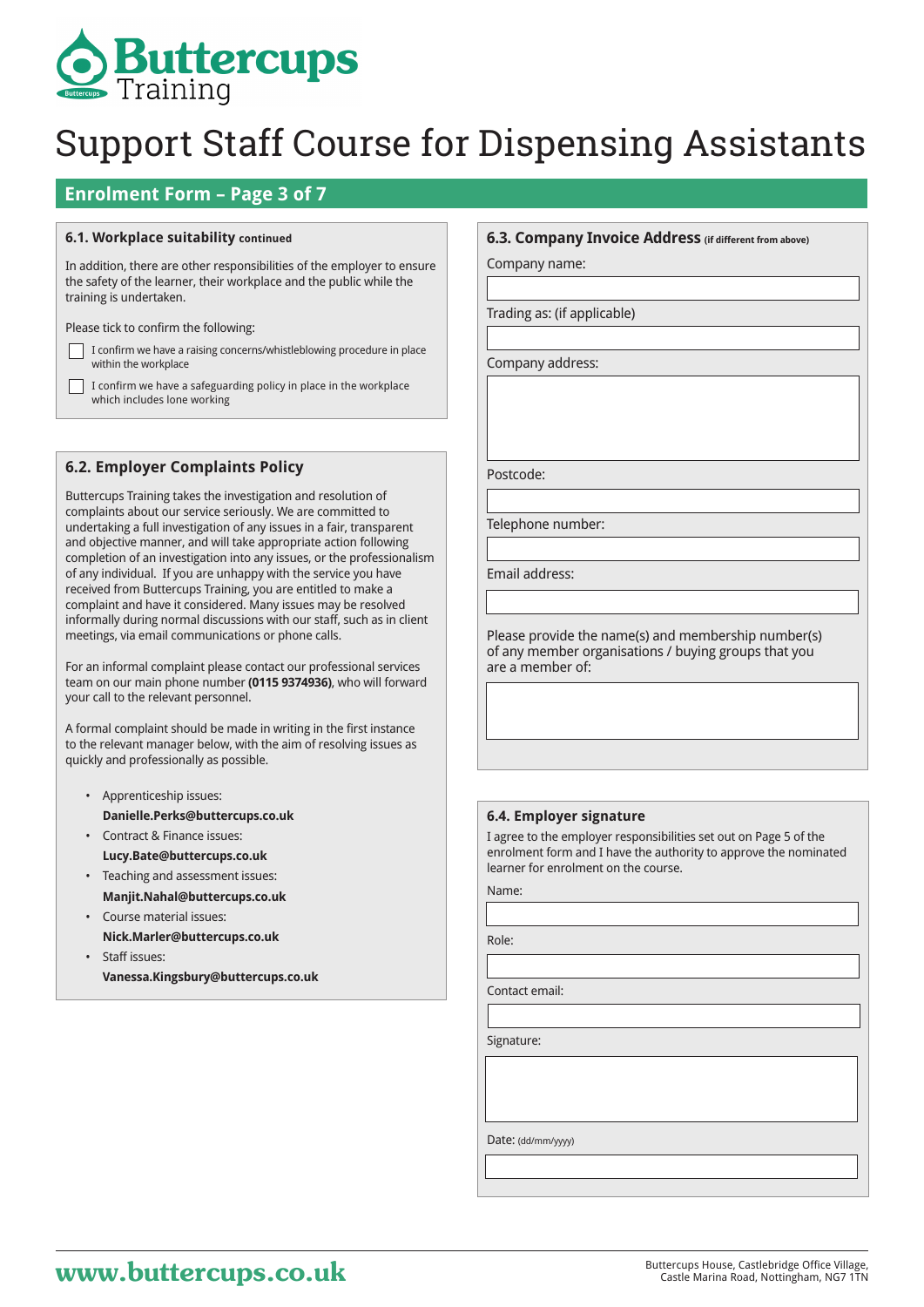

### **Enrolment Form – Page 4 of 7**

| 7. Workplace Training Supervisor Details                                                                                                                                                        |
|-------------------------------------------------------------------------------------------------------------------------------------------------------------------------------------------------|
| I agree to act as the workplace training supervisor for this learner and confirm I meet the necessary requirements for this role outlined in this enrolment form.                               |
| I have read and agree to the privacy policy in section 5 of this form                                                                                                                           |
| Do you believe you have sufficient time and resources to support the learner to successfully complete their course, without impacting on the safe delivery of patient<br>services?<br>No<br>Yes |
| How much protected development time will the learner get each week to complete this course?                                                                                                     |
| First name(s):                                                                                                                                                                                  |
| Surname:                                                                                                                                                                                        |
| GPhC / PSNI / GMC registration number:                                                                                                                                                          |
| Date of birth: (dd/mm/yyyy)                                                                                                                                                                     |
| Email address: (please provide a personal email address)                                                                                                                                        |
| Signature:                                                                                                                                                                                      |
|                                                                                                                                                                                                 |
| Date: (dd/mm/yyyy)                                                                                                                                                                              |
|                                                                                                                                                                                                 |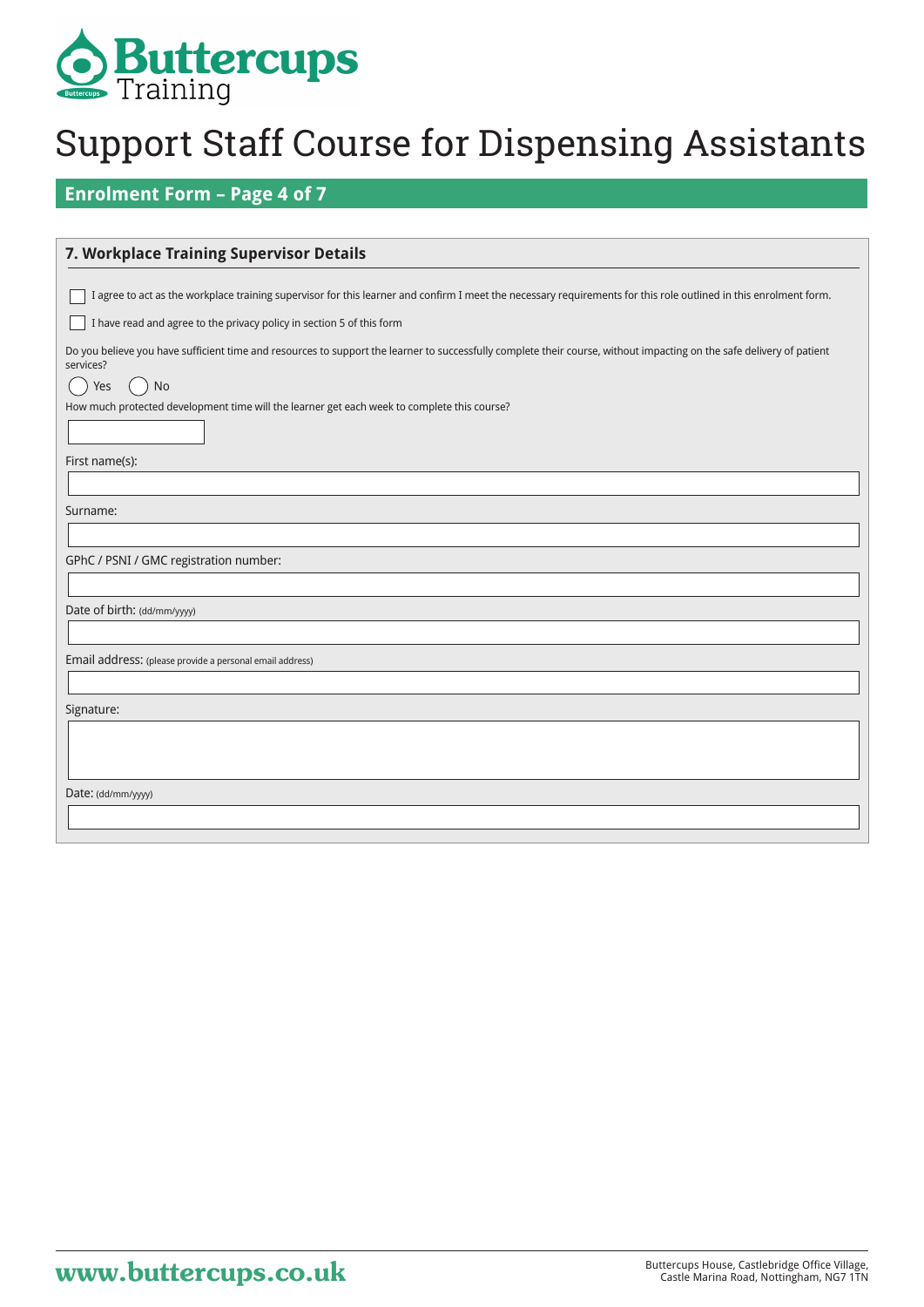

 **Enrolment Form – Page 5 of 7**

## Training Agreement

The delivery of the support staff training course is a partnership between the learner, the workplace training supervisor, the employer and Buttercups Training.

This agreement is between all parties to ensure that everyone understands their roles and responsibilities that you are committing to for the duration of this course.

#### **Employer Role and Responsibilities:**

- Be fully committed to safeguarding and promoting the welfare of the learner.
- Treat the learner fairly and reasonably like the rest of the workforce and not discriminate or act unfairly against the learner.
- Provide the learner with appropriate development time, support and supervision while training.
- Appoint and support the workplace training supervisor to fulfil their role, ensure there is a realistic level of resources for them to be effective in their role.
- Notify Buttercups Training within 4 weeks if their employment is terminated for any reason. If this is due to redundancy then permit the transfer of the course to another workplace if the learner or Buttercups Training are able to arrange one.
- Inform Buttercups Training of any matters or issues arising that will or may affect the learner's learning, development and progression. This includes informing Buttercups Training if the learner has an unauthorised absence from work or leaves their employment.
- Permit a break in learning for the learner, where the circumstances require it.
- Allow Buttercups Training and any quality assurance organisations involved in the delivery of the course, onto the employer premises to carry out assessments and quality checks when required.
- Allow Buttercups Training to send important updates to the learners and workplace training supervisors directly.

#### **Learner Responsibilities:**

- Take responsibility for my course and commit to the successful completion within the required time frame
- Engage positively with learning and feedback.
- Comply with the policies, regulations and procedures of the programme found in the course materials and /or learner handbook and I will contact Buttercups Training if I require a paper copy of the learner handbook .
- Ask for support from my employer or Buttercups Training if I am unsure, or do not understand any aspect of my course or assessment.
- Inform Buttercups Training should I be off work for a period of time (e.g. for sickness or maternity leave) or any other circumstances change.
- Seek help from Buttercups Training if I have concerns around my health, ability or progression on the course.
- Report any issues or concerns regarding my course or the workplace to Buttercups Training if it cannot be resolved via normal workplace procedures.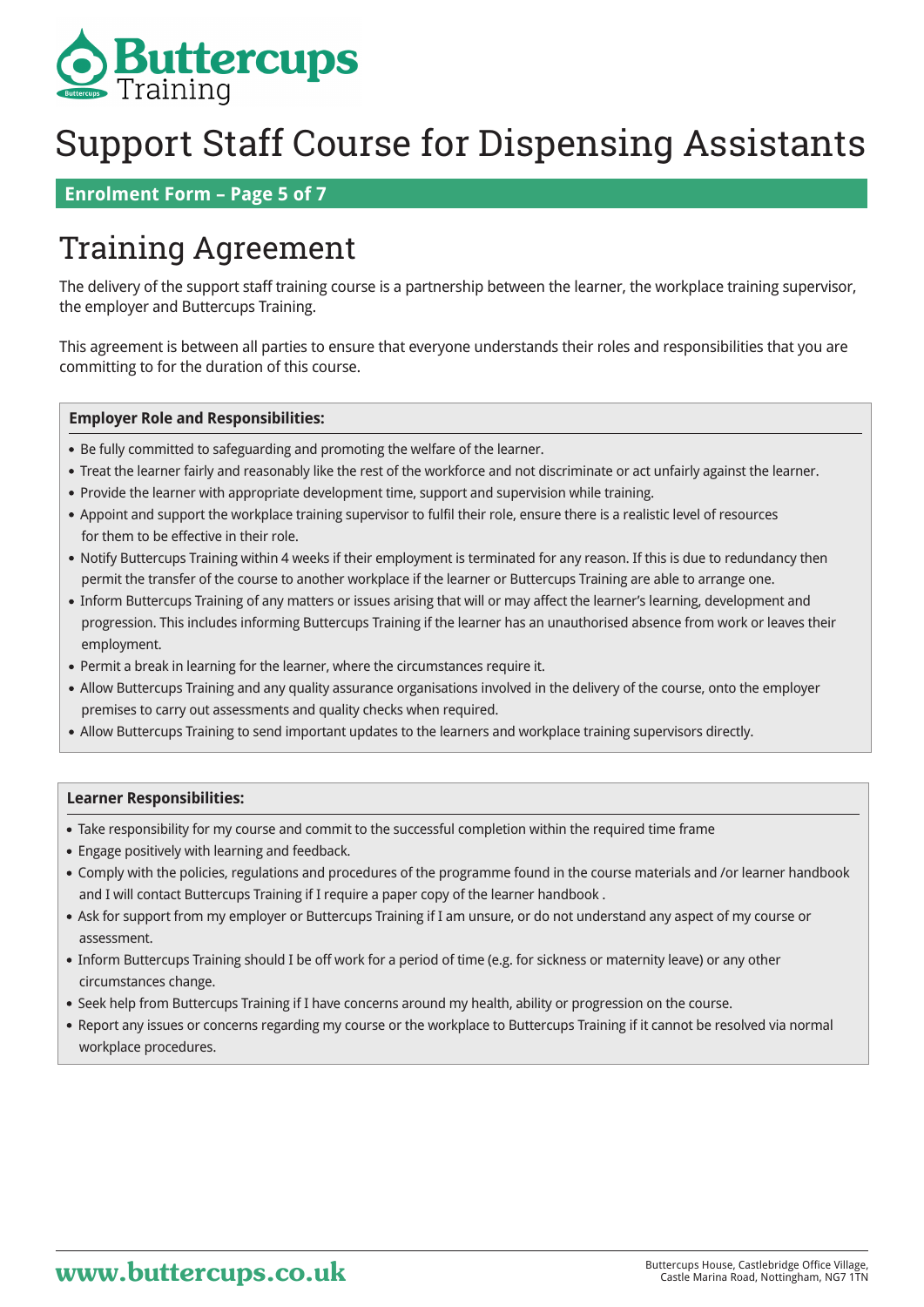

### **Enrolment Form – Page 6 of 7**

#### **Workplace Training Supervisor Role and Responsibilities:**

In order to act as the workplace training supervisor for the learner you must meet the following requirements for the role:

- Be a pharmacy registrant (or in a dispensing practice be a GMC registrant).
- Not have a significant or financially dependent relationship with the learner.
- Regularly work alongside the learner.
- Agree to complete a training course with Buttercups Training
- Act, at all times, as a professional role model.
- Responsibilities:
- Complete an induction with your learner, so they know what is expected of them and when it is expected.
- Facilitate opportunities for your learner to learn.
- Facilitate protected development time so the learner can complete their course in line with the timescales agreed.
- Act as a coach in the workplace, offering constructive feedback and advice throughout their training to aid progression through their training programme.
- Facilitate supervised assessments in the workplace.
- Complete observations or witness testimony assessment of your learners to facilitate the demonstration of practical competency in the workplace.
- Provide feedback to learners on their activity books within 10 working days of them being presented by your learner.
- Submit requested assessments to Buttercups Training via your training course website in a timely manner.
- Liaise with Buttercups Training on your learner's performance when requested.
- Where necessary, report to Buttercups Training if your learner's health (physical or mental) could be causing harm to themselves or others.
- Raise concerns with Buttercups Training if your learner demonstrates unprofessional behaviours or unsafe practice.
- To treat your learner fairly and reasonably, like the rest of the workforce, and not discriminate or act unfairly against your learner.
- Notify Buttercups Training Ltd if you are no longer able to be the training supervisor for your learner.

#### **Buttercups Training Responsibilities:**

Buttercups Training hasthe responsibility to oversee the teaching and assessment of the training programmes with appropriately trained staff, resources and quality assurance measures to meet the outcomes laid down by the GPhC accreditation of the course. Buttercups Training will host and manage the systems for teaching and assessing. In addition, they will provide progress information for the learner and their workplace training supervisor/employer. Buttercups Training will also raise any concerns at the earliest opportunity.

- Ensure that the training meets the requirements set out in the GPhC accreditation for the programme.
- Create agreements with all parties to ensure everyone is aware of their roles and responsibilities.
- Check workplace and training supervisor suitability to support the learner.
- Provide an introduction for learners, explaining the learning programme and facilities available.
- Providing a training course for the workplace training supervisor to ensure they are competent to undertake their role.
- Provide Buttercups tutors to support both learners and workplace training supervisors.
- Provide a range of support for the programmes including additional learning, welfare support and an out of hours helpline.
- Ensure the learner is being given protected development time during the programme by their employer.
- Liaise with relevant parties over any issues that arise during the course, in line with the course policies and procedures.
- Quality assure the course teaching and assessment to continually improve the quality of the programme.
- Treat all learners with fairness.
- Respond to all enquiries in a timely manner.

## **WWW.buttercups.co.uk** Buttercups House, Castlebridge Office Village,